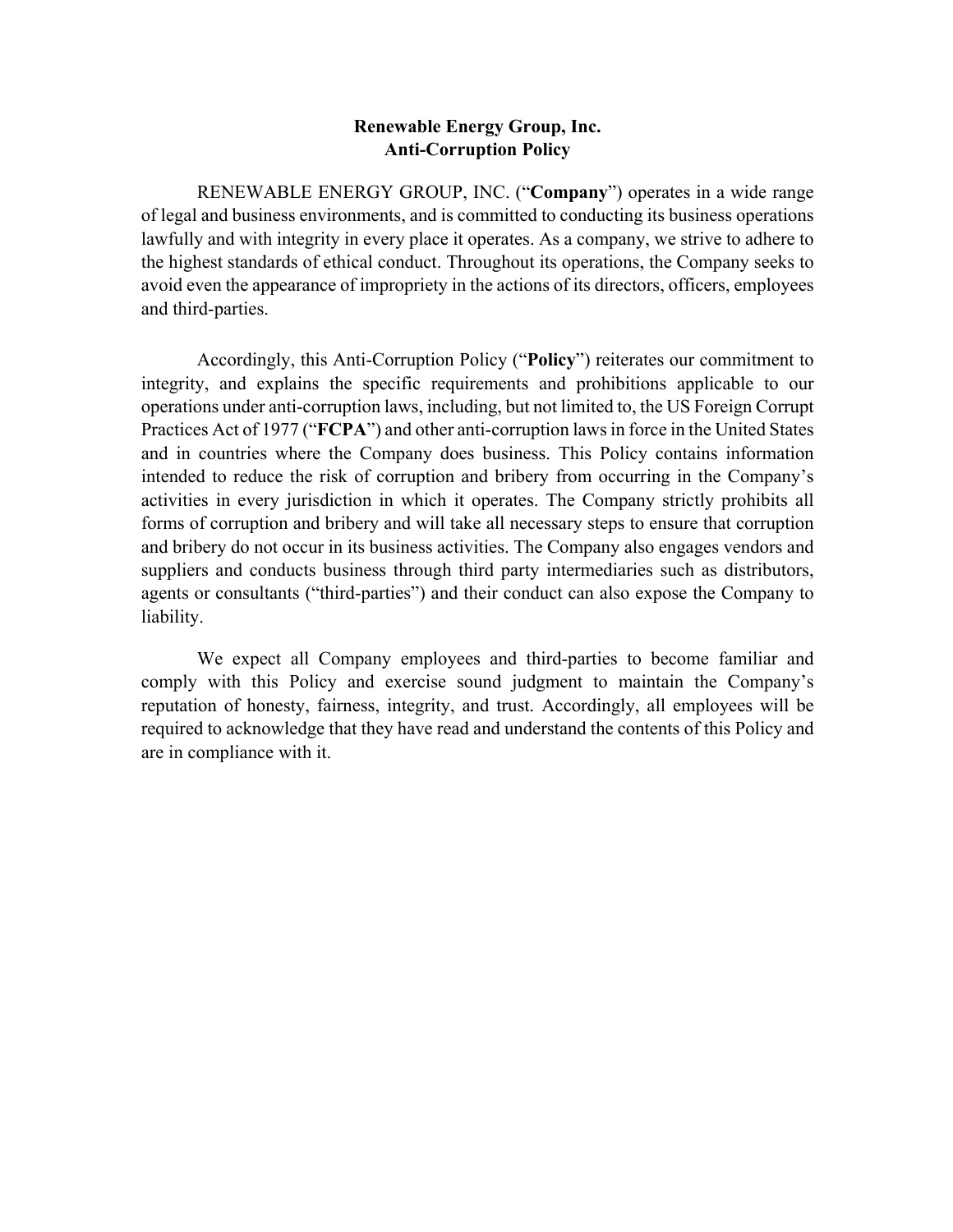# I. FCPA

### 1. Introduction.

**Combating Corruption.** The FCPA has a broad reach and is rigorously enforced by the Department of Justice ("DOJ") and the Securities and Exchange Commission ("SEC"). The broad reach of the FCPA and the harsh penalties that can potentially apply makes it imperative that the Company, its officers, directors and employees and the thirdparties it engages be in continuous compliance with the requirements of the law.

Under the FCPA, it is illegal for US persons, including US companies or any companies traded on US exchanges, and their subsidiaries, affiliates, such as joint ventures, directors, officers, employees and third-parties, to bribe non-US government officials. The concept of prohibiting bribery is simple. However, understanding the full scope of the FCPA is essential as this law directly affects everyday business interactions between the Company and non-US governments and government-owned or government-controlled entities.

Violations of the FCPA can also result in violations of other US laws, including anti-money laundering, mail and wire fraud and conspiracy laws. The penalties for violating the FCPA are severe. In addition to being subject to the Company's disciplinary policies (including termination), individuals who violate the FCPA may also be subject to imprisonment and fines.

Aside from the FCPA, the Company may also be subject to other non-US anticorruption laws, in addition to the local laws of the countries in which the Company conducts business. This Policy generally sets forth the expectations and requirements for compliance with those laws.

# 2. Prohibited Payments.

The Company and its officers, directors, employees and third-parties are prohibited from directly or indirectly making, promising, authorizing or offering anything of value to a non-US government official on behalf of the Company to secure an improper advantage, obtain or retain business, or direct business to any other person or entity. This prohibition includes payments to third-party intermediaries where the Company employee or agent knows, or has reason to know, that the third-party intermediary will use any part of the payment for bribes.

(a) **Cash and Non-Cash Payments: "Anything of Value."** Payments that violate the FCPA may arise in a variety of settings and include a broad range of payments beyond the obvious cash bribe or kickback. The FCPA prohibits giving "anything of value" for an improper purpose. This term is very broad and can include, for example:

(i) Gifts.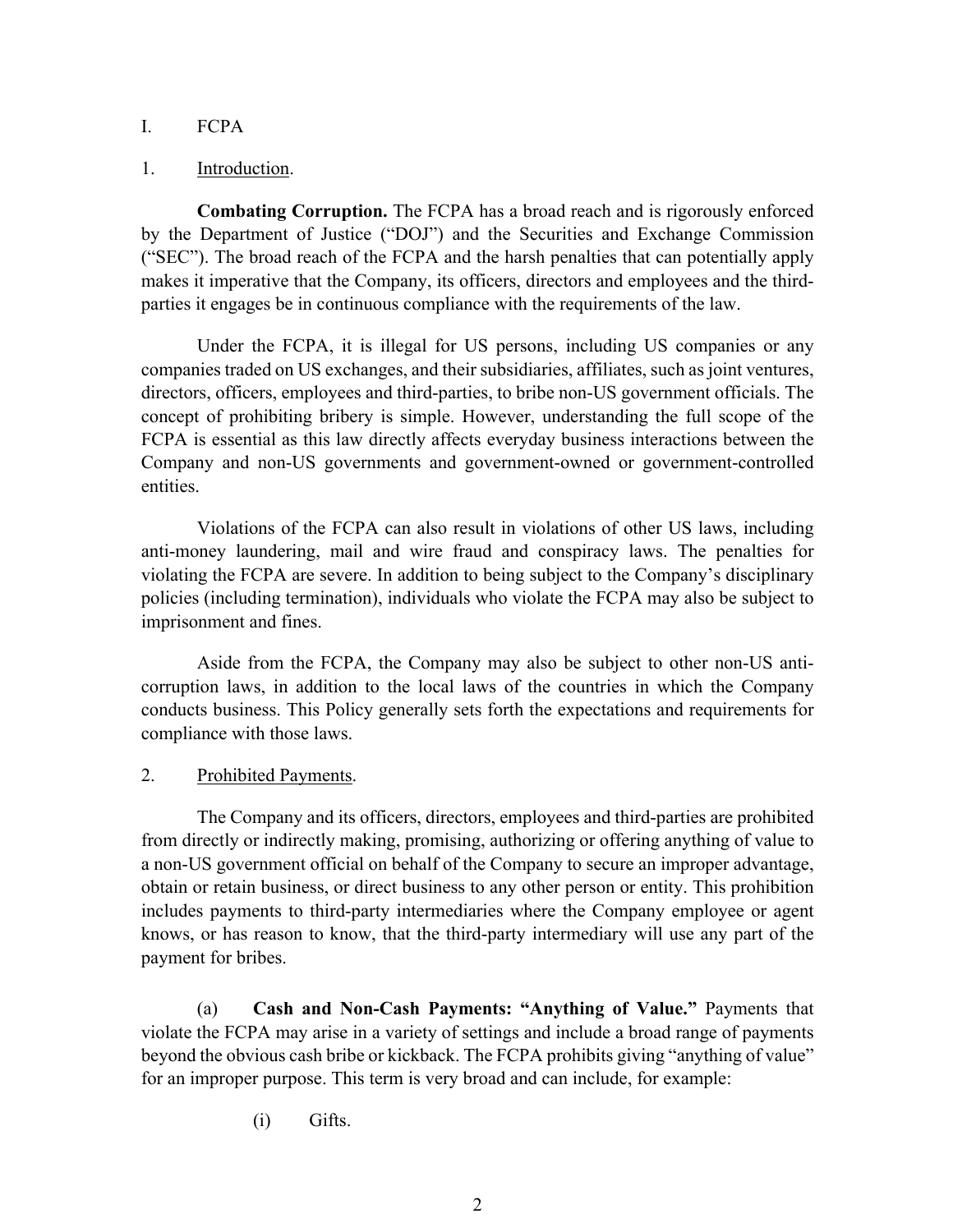- (ii) Travel, meals, lodging, entertainment, or gift cards.
- (iii) Loans or non-arm's length transactions.
- (iv) Charitable or political donations.
- (v) Business, employment, or investment opportunities.

It should be noted that the FCPA does not set a threshold above which a gift or payment would be deemed to be a corrupt payment. The appropriateness of a gift may differ between different contexts and a gift which is considered nominal in the United States may be considered extravagant in another context.

Further the Company cannot use third-parties such as consultants or agents to provide corrupt payments, which it itself would not have provided.

(b) **Non-US Government Official.**<sup>1</sup> The FCPA broadly defines the term non-US government official to include:

(i) Officers or employees of a non-US government or any department, agency or instrumentality thereof.

(ii) Officers or employees of a company or business owned in whole or in part by a non-US government ("state owned or controlled enterprises").

(iii) Officers or employees of a public international organization (such as the United Nations, World Bank or the European Union).

- (iv) Non-US political parties or officials thereof.
- (v) Candidates for non-US political office.

This term also includes anyone acting on behalf of any of the above.

(c) **Commercial Bribery.** Bribery involving commercial (non-governmental parties) is also prohibited under this Policy. To this end, Company employees and agents shall not offer, promise, authorize the payment of, or pay or provide anything of value to any employee, agent, or representative of another company to induce or reward the improper performance of any function or any business-related activity. Company employees and agents also shall not request, agree to receive, or accept anything of value from any employee, agent, or representative of another company or entity as an inducement or reward for the improper performance of any function or business-related activity.

<sup>&</sup>lt;sup>1</sup> Note that the FCPA addresses conduct related to non-US government officials. Other US laws prohibit payments of bribes to US government officials or other commercial bribery in the U.S. and the Company requires its employees to comply with these laws.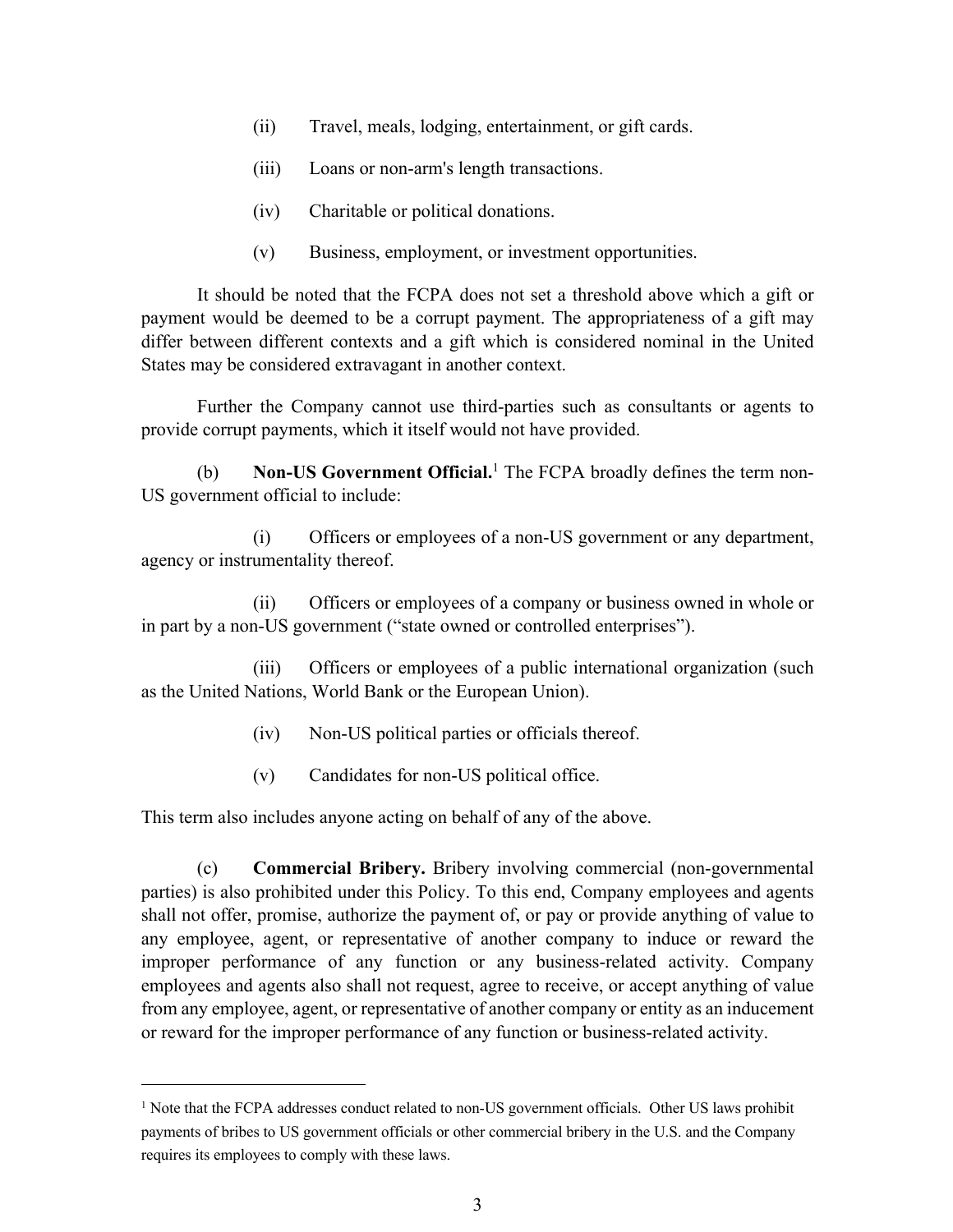# 3. Facilitating Payments.

The FCPA does not prohibit all payments to non-US government officials and carves out an exception for "expediting" payments. These are called facilitating payments and typically include a one-time nominal payment made to low-level government officials to ensure or speed the proper performance of a government official's routine, nondiscretionary duties. The exception provided by the FCPA is narrow and is strictly interpreted and in several cases payment which one would assume to amount to facilitation payment is in fact a bribe. Note that many countries who are signatories to the OECD Antibribery Convention, such as the U.K do not permit facilitation payments.

The Company requires that any facilitation payment is first approved in writing by the FCPA Compliance Officer, before it is provided. No employee should attempt to provide a payment in the nature of a facilitating payment without adequate prior approval. Likewise third-parties should be informed that payments they might want to make as facilitating payments must first be approved in writing by the Company's FCPA Compliance Officer. Any reimbursement claims provided towards facilitating payments will not be paid unless it is backed by a written approval of the FCPA Compliance Officer.

# 4. Permitted Payments.

(a) **Promotional Hospitality and Marketing Expenses or Pursuant to a Contract.** The Company may pay for the reasonable cost of a non-US government official's meals, lodging or travel if, and only if, the expenses are *bona fide, reasonable, and directly related to the promotion, demonstration or explanation of Company products or services*, or the execution of a contract with a non-US government or agency.

(b) **Promotional Gifts.** Promotional *gifts of nominal value* may be given to a non-US government official as a courtesy in recognition of services rendered or to promote goodwill. These gifts must be nominal in value and *should generally bear the trademark of the Company or one of its products*.

### 5. Political and Charitable Contributions.

Employees must not use company resources and assets to make charitable or political contributions without the express approval of the FCPA Compliance Officer.

Contributions to candidates for non-US political office are prohibited unless the FCPA Compliance Officer pre-approves them in writing. Charitable contributions to non-US charities must also be pre-approved in writing by the FCPA Compliance Officer. The FCPA Compliance Officer will screen the charitable or political contribution in light of US and local law before providing approval for the same.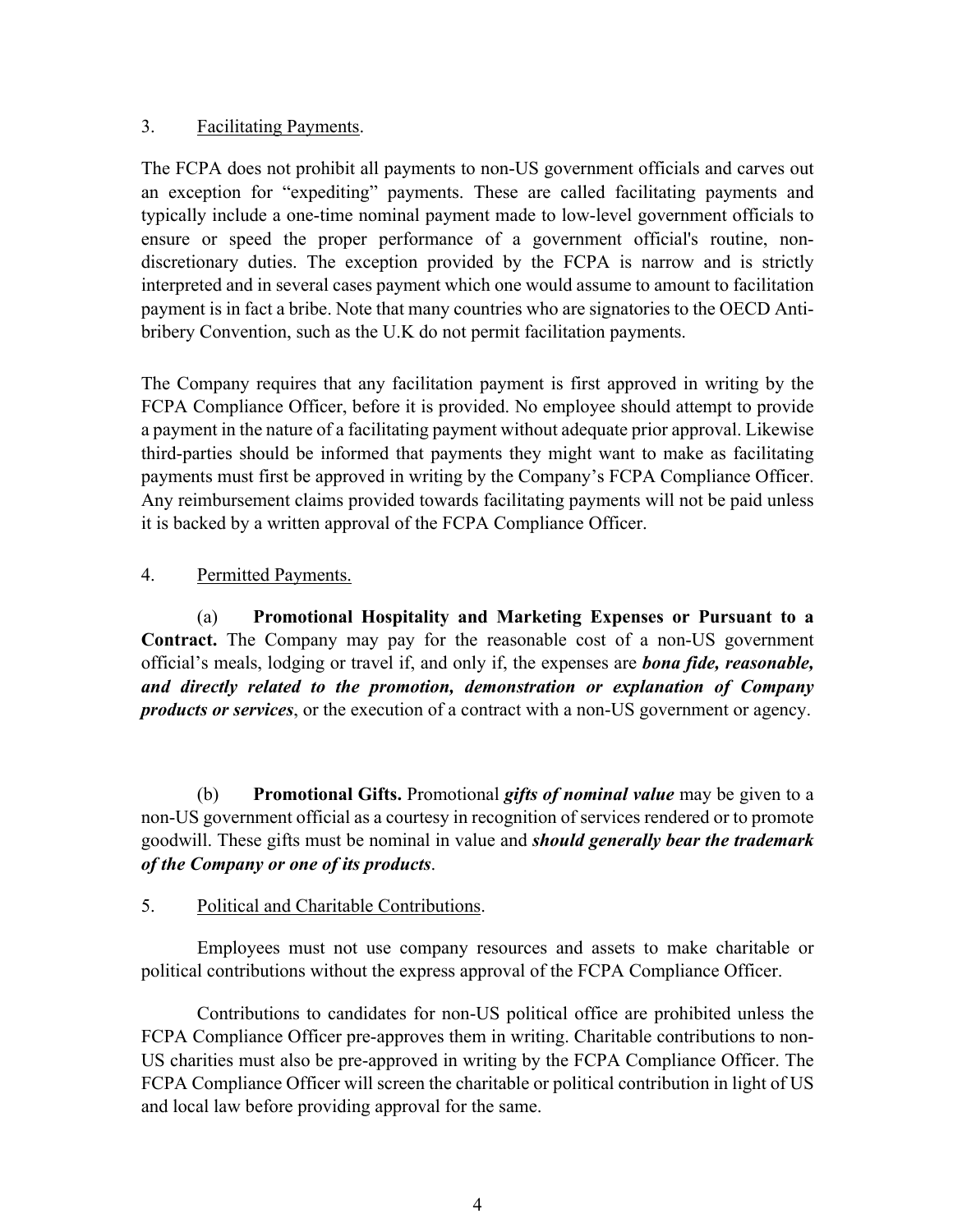### 6. Record Keeping.

It is the Company's policy to implement and maintain internal accounting controls based upon sound accounting principles. All accounting entries in the Company's books and records must be timely and accurately recorded and include reasonable detail to fairly reflect its transactions. The Company does not allow the maintenance of inflated or false entries or the falsification of documents to obscure the true nature of the underlying transaction. These accounting entries and the supporting documentation must be periodically reviewed to identify and correct discrepancies, errors, and omissions. No undisclosed or unrecorded company funds can be established for any purpose and company funds should not be placed in personal or other non-corporate accounts.

(a) **Authorization for Transactions.** All transactions involving the provision of anything of value to a non-US government official must occur only with appropriate Company authorization.

(b) **Recording Transactions.** All transactions involving the provision of anything of value to a non-US government official must be recorded in accordance with generally accepted accounting principles.

(c) **Tracking Transactions.** All transactions involving the provision of anything of value to a non-US government official must be tracked in a separate log or record, with supporting documentation identifying:

(i) The name and position of the employee requesting and authorizing the transaction.

(ii) The name and position of the non-US government official involved in the transaction.

(iii) A description, including the value, of the payment or provision of anything of value, and where applicable, a description of the Company's products or services being promoted or the relevant contractual provision if the payment was made pursuant to a contract.

7. Cash Payments.

Cash payments of any kind to a third-party, other than valid and pre-approved payments, are prohibited. Company checks shall not be written to "cash," "bearer" or anyone other than the party entitled to payment except to replenish properly used petty cash funds.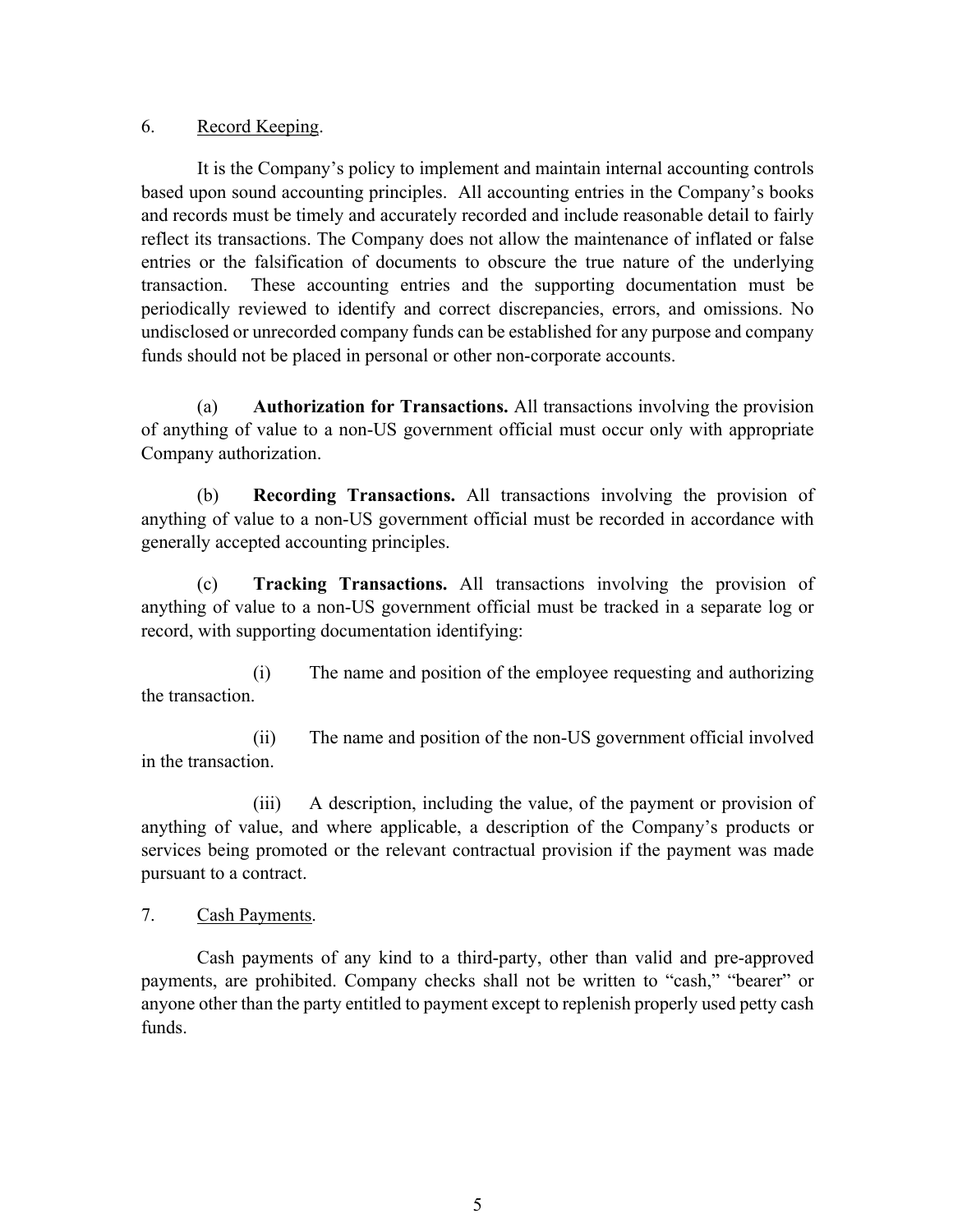#### II. Other Policies

#### 1. Anti-Bribery and Anti-Corruption.

Bribery involving commercial parties or any governmental official is prohibited under this Policy. Employees must refrain from offering, promising, giving, soliciting or accepting gifts or any form of benefit which could improperly influence a business transaction or secure an improper advantage. It is imperative that the Company's relationships with vendors, customers, partners, consultants, and agents are conducted in an honest manner and avoid all forms of corruption, by following both the letter and the spirit of all local anti-bribery, anti-corruption, and anti-money laundering laws, rules and regulations. All Company employees have a duty to ensure transactions align with how they are documented in the Company's books and records.

### 2. Fair Dealing.

Although the prosperity of the Company depends on its ability to outperform competitors, the Company is committed to achieving success by fair and ethical means. The Company seeks to maintain a reputation for honesty and fair dealing among its competitors and the public alike. In light of this aim, dishonest, unethical or illegal business practices are prohibited. An exhaustive list of unethical practices cannot be provided. Instead, the Company relies on the judgment of each individual to avoid such practices. Furthermore, each employee should endeavor to deal fairly with the Company's customers, suppliers, competitors and employees. No employee should take unfair advantage of anyone through manipulation, concealment, abuse of privileged information, misrepresentation of material facts, or any other unfair business practice.

### 3. Insider Trading.

Company employees are not permitted to use, share or disseminate confidential information for stock trading purposes or for any other purpose except the conduct of our business. To use confidential information for personal financial benefit or to "tip" others who might make an investment decision on the basis of this information is not only unethical, it is also illegal. Company employees are expected to comply with the Company's Insider Trading and Communications Policy, found in the Company's Employee Handbook.

### 4. Social Responsibilities.

(a) **Human Rights.** The Company respects international human rights and is committed to practices that avoid forced labor, human trafficking, use of underage labor,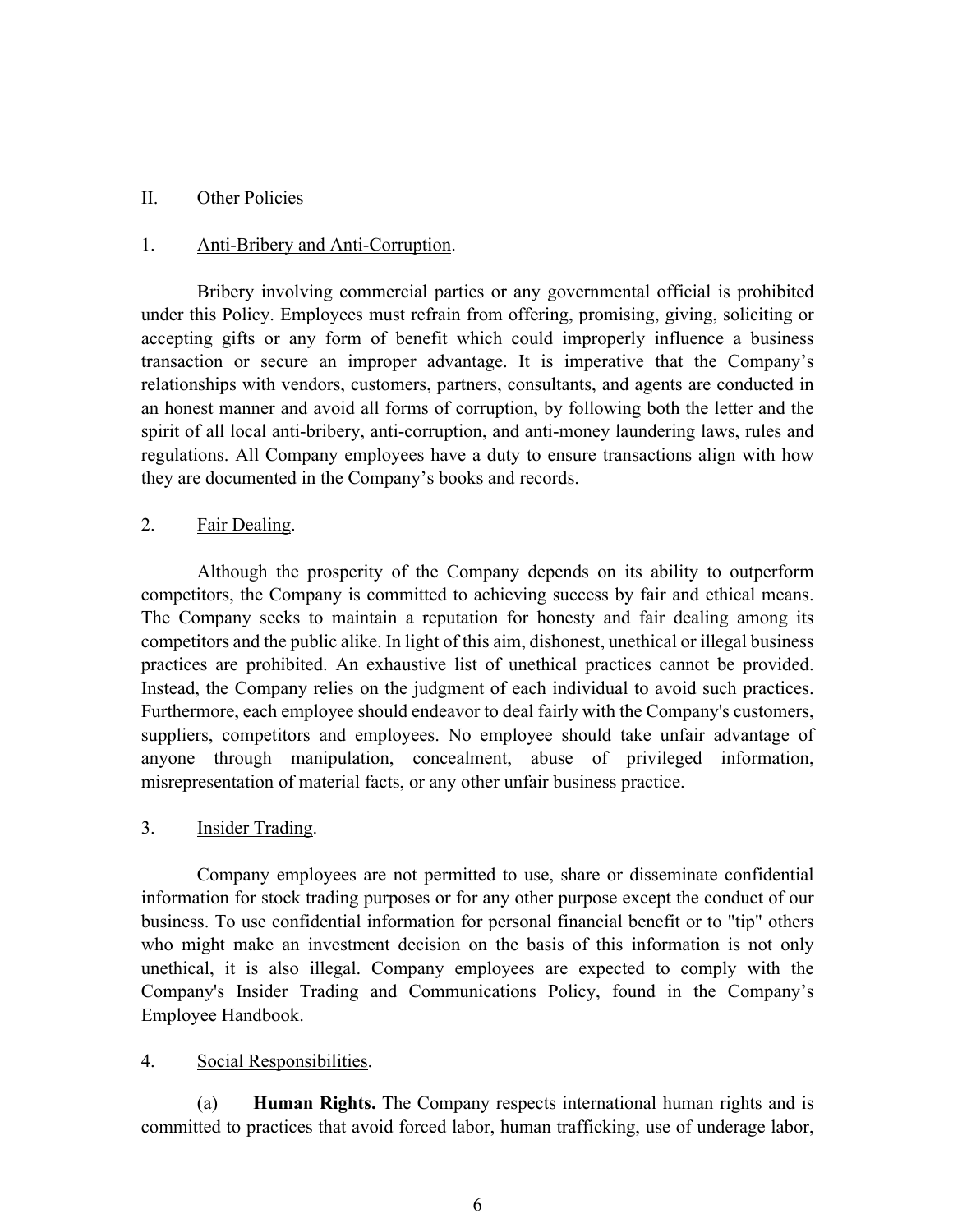unsafe working environments, discrimination in respect to employment opportunities, or other violations against human rights in the Company's supply chain.

(b) **Environmental.** The Company is committed to continuously improving its environmental impact and strives to exceed industry standards through the optimization of available resources and will continue to be dedicated to research and development that supports a sustainable community.

### III. Scope

1. Applicability.

This Policy is applicable to all of the Company's operations worldwide. This Policy applies to all of the Company's directors, officers and employees. This Policy also applies to the Company's third-parties that act on behalf of the Company or conduct business outside of the US on behalf of the Company and interact with non-US government officials or are likely to conduct business outside of the US on behalf of the Company and interact with non-US government officials.

# 2. Third-Parties.

The Policy applies to all third-parties who act on the Company's behalf including agents, consultants, vendors or suppliers. The Policy requires that all third-parties must fully comply with the FCPA and other applicable local anti-corruption laws.

### IV. Compliance

Company employees and agents must be familiar with and perform their duties according to the requirements set out in this Policy. Company employees or third-parties that violate this Policy are subject to disciplinary action, up to and including dismissal. Third-parties that violate this Policy may be subject to termination of all commercial relationships with the Company.

To ensure that all Company employees and third-parties are thoroughly familiar with the provisions of this Policy, the FCPA and any other applicable anti-corruption laws, the Company will provide anti-corruption training and resources to those Company employees and third-parties, as appropriate.

Any Company employee or agent who suspects that this Policy may have been violated must immediately notify the Company as specified in the section entitled "Reporting Policy Violations" below. Any Company employee who, in good faith, reports suspected legal, ethical or Policy violations will not suffer any adverse consequence for doing so. When in doubt about the appropriateness of any conduct, the Company requires that you seek additional guidance before taking any action that may subject the Company to potential FCPA liability.